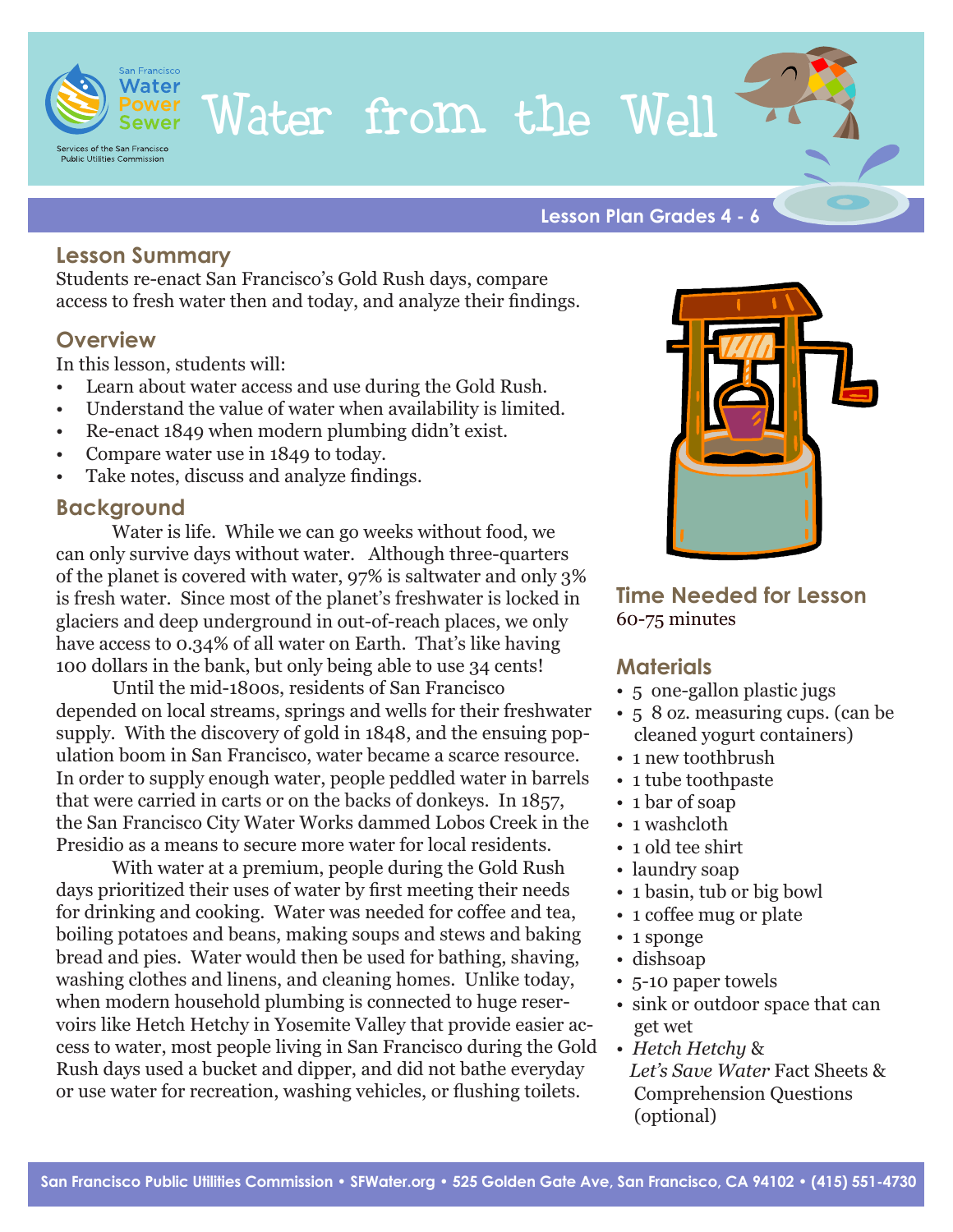#### 000  $\bullet$  $\bullet$ G  $\bullet$  $\bullet$

**Water From the Well**









# **Preparation for Teaching**

- 1. Gather items from materials list.
- 2. Fill all gallon jugs with water.
- 3. Organize students into five groups.
- 4. (Optional) Make copies and give each group a copy of the *Hetch Hetchy* and *Let's Save Water* Fact Sheets and Comprehension Questions.
- 5. (Optional) Have students take turns reading the fact sheets aloud in groups and then answering the comprehension questions. Alternately, this can be an individual class or homework assignment.

### **Pre-Activity Questions & Discussion**

- 1. Gather students together as a class.
- 2. Tell students they are going to jump into an imaginary Time Machine so they can travel from today, back 160+ years to the days of the Gold Rush.
- 3. Say: It's time to travel back to 1849. Gold has been discovered and many people have come to San Francisco to strike it rich.
- 4. (Optional: To match a standard) Ask student to read aloud the paragraph "Once Upon a Time…" from the *Hetchy Hetchy* Fact Sheet.
- 5. Ask: In 1849, did San Francisco residents have indoor plumbing like today, where they could just turn on a kitchen faucet to get water? (*no* )
- 6. Where did San Francisco residents get their water? (*from wells and streams, and from peddlers who sold water in barrels* )
- 7. How do you think they got their water home? (*They used buckets and pails filled at the water source and then carried or transported this water home*.)
- 8. How big a bucket do you think they could each carry? (*Take guesses from students. Let them use their hands to describe size of the bucket. If needed, remind students that water is heavy, so the bucket can't be too big or else it can't be carried by hand*.)
- 9. When they finally got water home, what do you think they used it for? Write answers on board. (*Drinking beverages like coffee and tea; baking and cooking food like soups, stews, meats, boiled potatoes, rice, vegetables, pies and breads; washing dishes; bathing, shaving; washing clothes and linens; cleaning the house*)
- 10. Of all these uses, which ones are the most important? Why? (*drinking and cooking because those two things are needed for survival* )
- 11. If there was a water shortage, which uses could the people forgo or do without? (*Take answers and then point to all answers on board except for drinking and cooking.*)
- 12. How many gallons a day do you think each person would really need back then for all their uses? (*Take guesses. Generally speaking, water use at home averaged 1-2 gallons per person*.)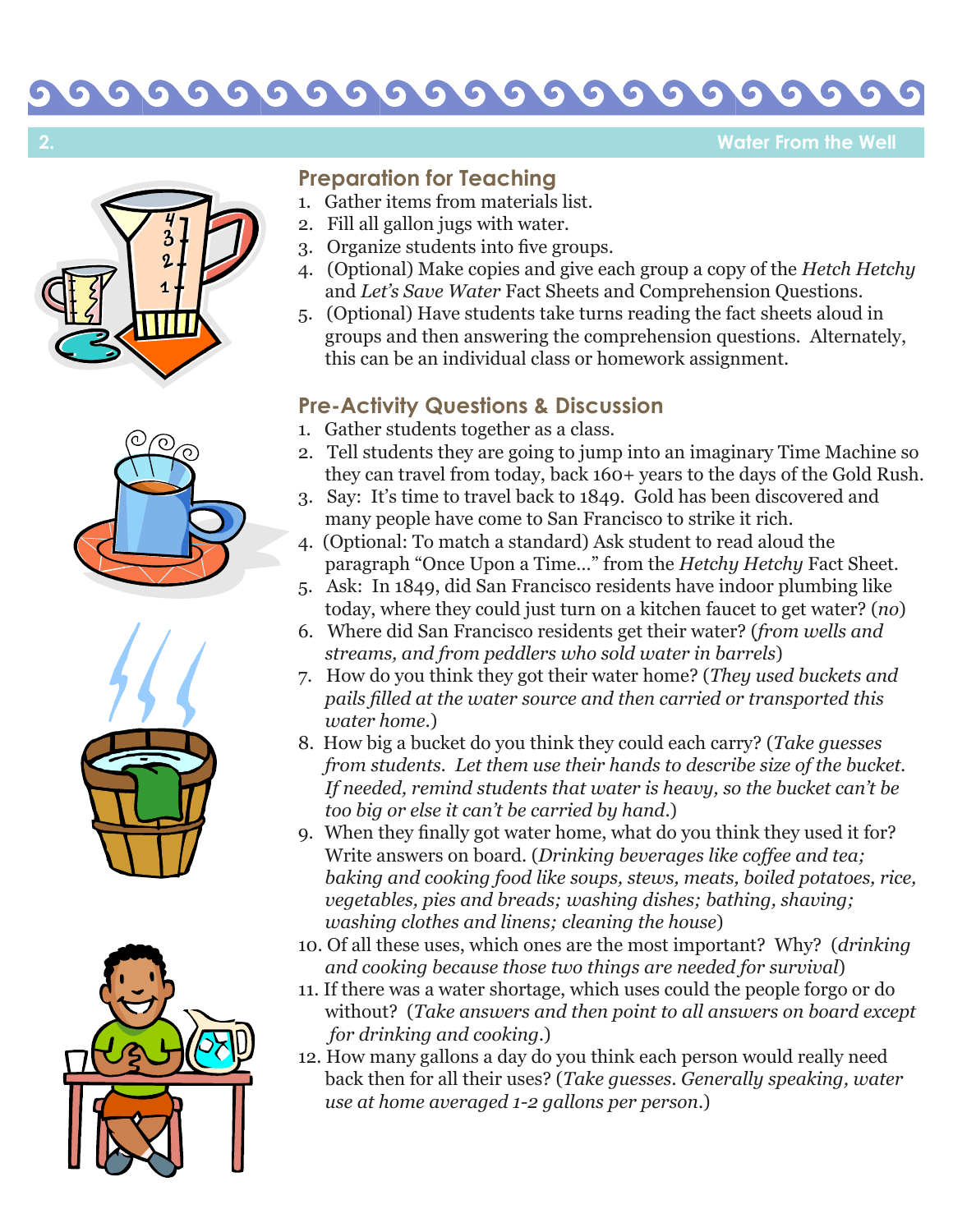#### G  $66$ G 5  $\bullet$  $\bullet$  $\sqrt{2}$  $\bullet$ G

#### **Water From the Well**

13. Hold up the jug and tell students this is one gallon of water. Hold up 8 oz. measuring cup and say that each gallon contains 16 cups of water. Since 1 cup = 8 ounces, how many ounces are in a gallon? (*Have students do math at desk, or do on the board: 16 c. x 8 oz. = 128 oz.*)

### **Classroom Activity**

- 1. Divide students into five groups. Give each group 1 gallon of water.
- 2. Remind them it is San Francisco in 1849. They are siblings who must bring home one gallon of water from the well.
- 3. Have students get up from their groups two at a time, or line up in pairs. Each pair should hold a gallon of water. They should take turns carrying this jug of water down the hall, or once around the room. *Note: The point is for students to experience the weight of water. They must walk far enough to understand that carrying water is difficult.*
- 4. Ask students to describe their experience carrying the water. Was it hard? How far do they think they could carry a gallon of water before it became too difficult?
- 5. Tell students they will now further experience life like San Franciscans did 160+ years ago.
- 6. Explain that each group will be given an activity like brushing teeth, washing faces, doing the dishes, or washing clothes. They will measure out the amount of water needed for this activity, while doing the action, and record it. *Note: Students should do this outside or over a sink.*
- 7. Each group should match one student with one of the following roles:
	- The Doer (of the activity)
	- The Pourer (of the water)
	- The Cup Holder (as the water is being poured)
	- The Note-Taker (of how much water is used)

 *Note: If you have more than four students in a group, you may do this activity twice to allow every student to have a participatory role. If not, then ask the extra students to be observers who pay close attention. They will later be asked to report what happened to the class.*

- 8. Assign each group an activity and distribute measuring cups, paper towels, and the following supplies:
	- Tooth Brushing Group: toothbrush + toothpaste
	- Face Washing Group: bar of soap + washcloth
	- Clothes Washing Group: tee shirt + laundry soap + tub or basin
	- Dish Washing Group: mug or plate + dish soap + sponge
- 9. Remind them they are still in the Gold Rush days with only a gallon of water to use for their daily needs, and they must try to accomplish their assigned activity using as little water as possible.
- 10.Before they begin, let them discuss as a group how much water they predict will be needed for their activity. Guesses should be in ounces, and written down by the note-taker. Remind them that a gallon is 128 oz.







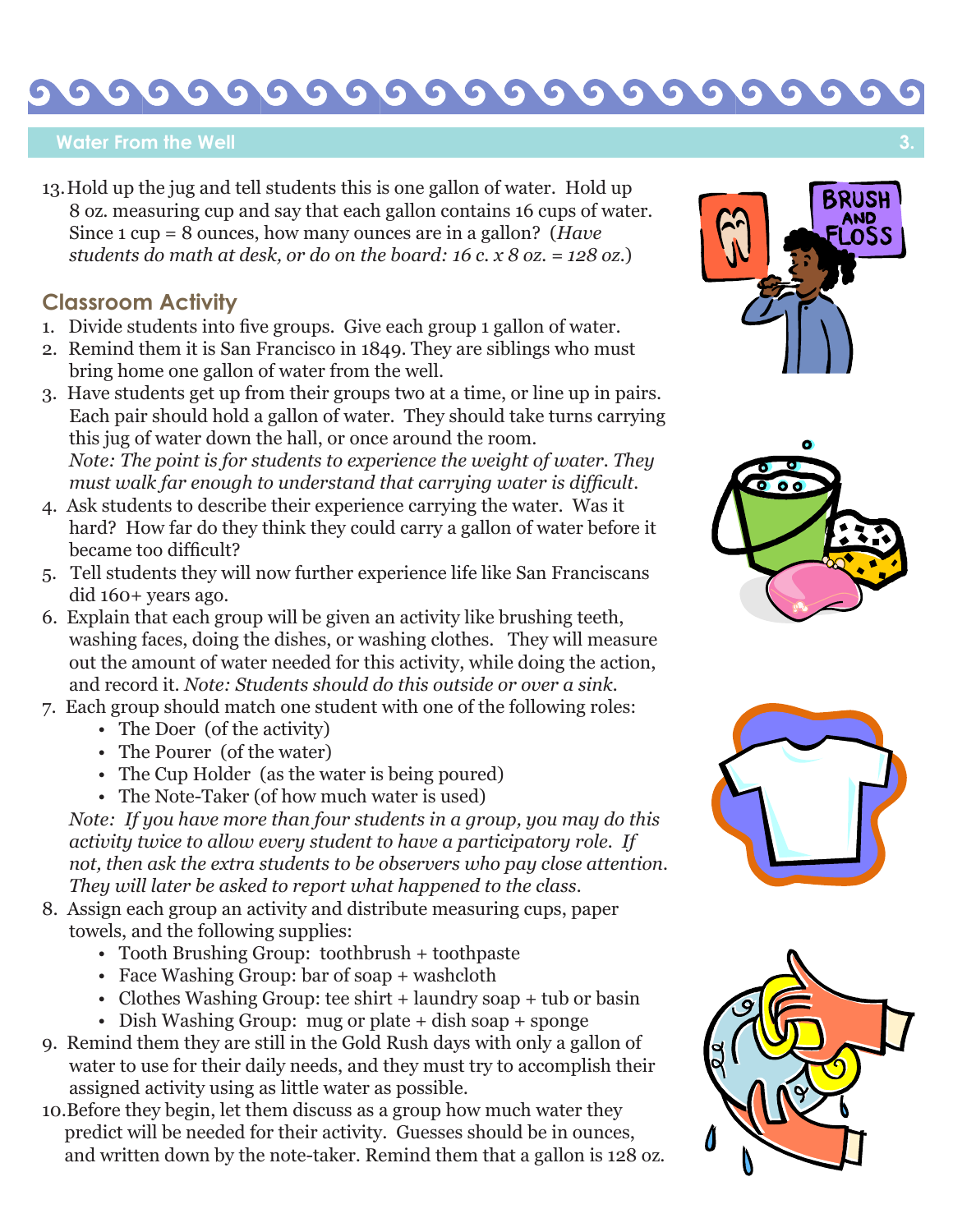#### 0000 000  $\bullet$

**Water From the Well**







- 10.If it's unclear how to proceed, explain to each group what they must do to accomplish their activity. (i.e. make sure the plate is clean, etc.)
- 11.As the activity commences, they should measure all the water they use, and this must be recorded by the note-taker.

## **Follow-Up Activity and Discussion**

- 1. When activities are completed, come together as a class and ask the observers from each group to report what happened and note how many ounces of water were used for their activity.
- 2. Did the amount of water used match their predictions?
- 3. Were students surprised by what they discovered during their activities?
- 4. Did the amount of water available seem realistic for the task at hand?
- 5. Do they think they could use less water if they did the activity a second time? *Note: If time allows, test this hypothesis by letting them do the activity a second time.*
- *6.* Tell students it's time to leave the Gold Rush era and return to modern day San Francisco. Have them take a minute to picture how they use water at home today versus how they used water back in 1849. Are there any thoughts students would like to share?
- 7. Write the following numbers on the board: 3, 3, 30, 30
- 8. Point to each number and tell students it is the number of gallons we normally use today to do those same activities - especially when leaving the faucet on and the tap running. *Note: These values are based on a 3 gallon per minute (gpm) faucet flow-rate, which is a reasonable assumption for an inefficient fixture.*

Brushing Teeth  $=$  3 gallons

Washing Face  $=$  3 gallons

Hand Washing Clothes = 30 gallons

Hand Washing Dishes = 30 gallons

- 9. Do the math on the board for the ounces needed, so it's comparitive to their data.  $(3 \text{ gallons} = 384 \text{ ounces}; 30 \text{ gallons} = 3840 \text{ ounces})$
- 10.Ask each group for the ounces they used for their activity. List their number next to the modern day number.
- 11.What do students think about these comparisons? What does it tell them?
- 12.Ask the following:
- a. What are the benefits of modern plumbing and a seemingly plentiful water supply such as Hetch Hetchy Reservoir? (*easy on demand access straight into home, available for a variety of uses, plentiful supply, sanitary standards, hot running water* )
	- b. What are the drawbacks of modern plumbing? (*creates disconnect from our water source; plentiful and ready supply when turning on faucet gives impression there is endless amount of water available, and conservation isn't needed; allows for easy waste.)*